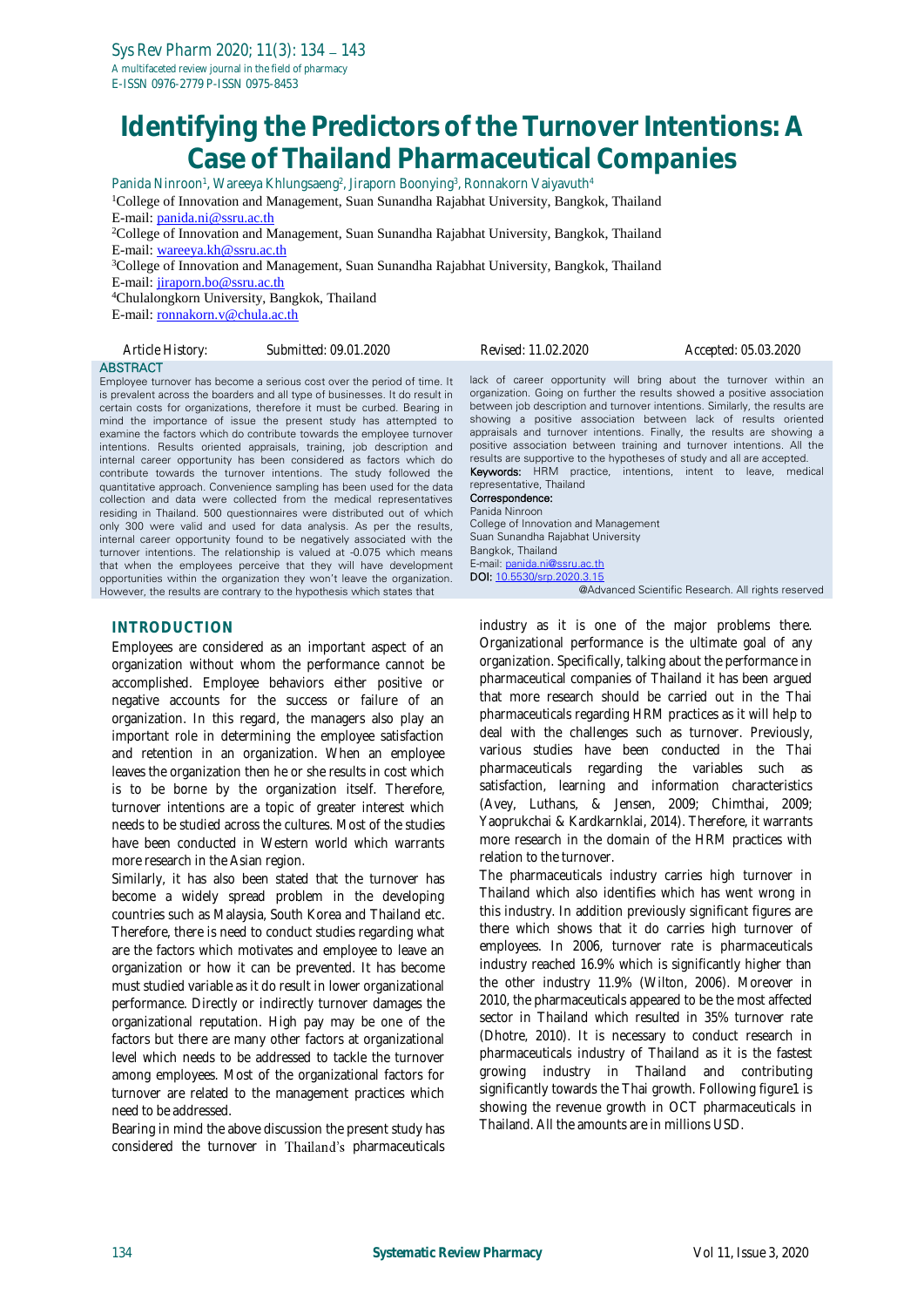

*Source: Statista (2019)*

When the employees feel that they are not valued by the organization they tend to leave the organization. In other words, if the management of the organization is detached from the employees it will enhance the chances of alienation which ends up in turnover. Previously, it has been argued that the organization's concern towards the employees is reflected in its strategies to manage the human resources in organization (Nasurdin, Hemdi, & Guat, 2008). The practices or policies an organization use or employ in its operations tends to result in employee satisfaction or dissatisfaction. It is more or less a social exchange the better is provided the good is anticipated to get. It is important to bear in mind that the human resource management practices of an organization have deep routed influence on employees and the representative of its philosophy. Recently a study was conducted and authors suggested studying the antecedents of turnover intentions in pharmaceuticals industry is valuable (Haider, Nisar, Baig, & Azeem, 2018).

Guided by the research gaps the present study is aimed to examine the influence of HRM practices on the turnover intentions. The following are the research questions of the study:

- 1. What is the association between results oriented appraisals and turnover intentions?
- 2. What is the association between job description and turnover intentions?
- 3. What is the association between internal career opportunity and turnover intentions?
- 4. What is the association between training and turnover intentions?

The following are the research objectives of the study:

- 1. To examine the association between results oriented appraisals and turnover intentions.
- 2. To examine the association between job description and turnover intentions.
- 3. To examine the association between internal career opportunity and turnover intentions.
- 4. To examine the association between training and turnover intentions.

The study is significant in various ways. First of all the study has considered only specific and very niche of HRM practices such as job description which will enable the policy makers to consider and refine the way to establish job description so that employees may not leave the organization. In addition to this the study will provide guideline to the policy makers under the scope of social exchange context to reconsider the ways in which they can improve the social exchange to retain the employees. The study is also significant because it addressed the turnover problem in Thailand's pharmaceuticals sector which is persistent problem over the years.

#### **LITERATURE REVIEW**

#### **Turnover Intention**

Turnover intentions have been defined previously in various ways. It has been defined as a deliberate decision to leave the current job and look forward for the new job (Yousaf, Sanders, & Abbas, 2015). In the words of other author (Chen, Ployhart, Thomas, Anderson, & Bliese, 2011) it is the feeling that employee wants to leave the organization. However, it is different from the actual turnover as it is only the intention not the actual turnover where the later one happens when the employee actually leave an organization. Similarly, it is the sensible sentiment to look forward for other job opportunity which may happen due to various factors (Tett & Meyer, 1993; Jermsittiparsert, Namdej, & Siriattakul, 2019; Saengchai, Duangkaew, & Jermsittiparsert, 2019; Saengchai, Thaiprayoon, & Jermsittiparsert, 2019).

Previously, it has been argued that when the employees are extensively engaged in their skills development and give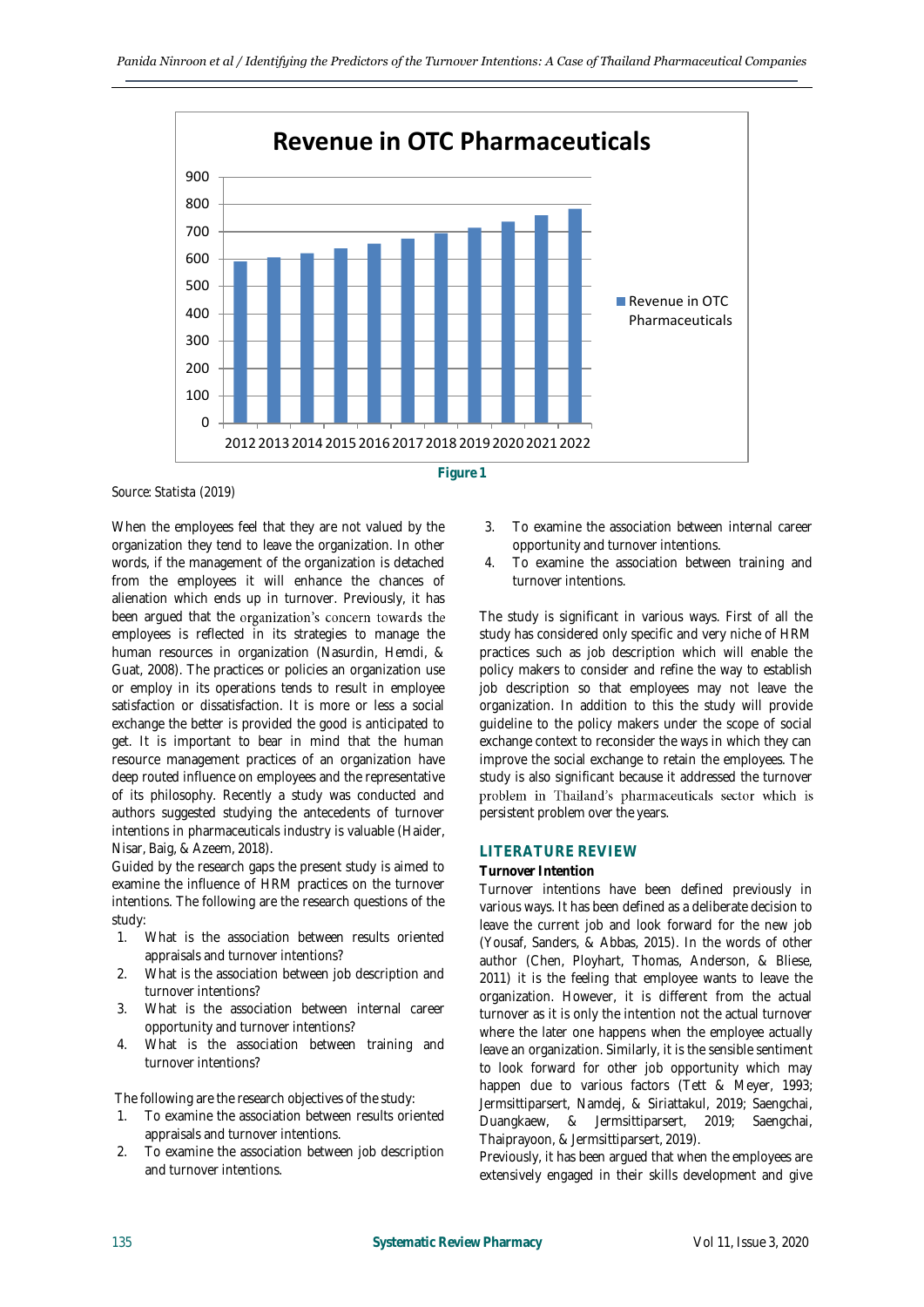concentration on their career building and organizational goals they are less likely to engage in turnover (Yousaf et al., 2015). Turnover intentions are not a desirable outcome for organizations as it happens in cost for them and damages their reputation. It also hinders the hiring of the new staff as they become more conscious about joining the organization whose employees are already leaving it (Alsaraireh, Quinn Griffin, Ziehm, & Fitzpatrick, 2014). Conclusively it can be argued as an undesirable for organizations as it tends to result in various costs for organizations. It is the employee willingness to leave the existing organization and go for a new job.

Previously, extensive literature has proved that it has become a challenge for organizations and various strategies are being followed to encompass this challenge. Additionally, it has also become a serious cost for organizations as it hinders the process of recruitment. It further, dampens the process to hire, select and train the employees. When a trained employee leaves an organization then the immediate replacement becomes the need of an organization which results in extra cost to it. Some of the tasks remained pending due to employee left the organization. However, in long run story is different. When the other employees observe such scenarios at organization they tend to be more cautious and tend to be less committed with the organization. In addition, it spreads the waves of uncertainty among the employees and raises several concerns of employees (Yin-Fah, Foon, Chee-Leong, & Osman, 2010).

Regarding the costing of turnover, it is hardly to assess accurately. However, it damages the working, culture and other employees' perceptions about the organization. More importantly, it can shatter the confidence of employees in case it is high in particular organization. In terms of abilities and human capital loss, organizations suffers a lot when a well-trained employee leaves an organization as it no longer have such a precious resource with itself (Yousaf et al., 2015). From monetary point of view organizations have to spend huge amount of cost to hire and train the new employees due to turnover. Accordingly, another study has argued that in case of turnover the organizations have to face the opportunity cost, to select and train new employees and ultimately it lowers the performance of a particular department or organization (Zopiatis, Constanti, & Theocharous, 2014). Notably, the cost of turnover may be adverse or may be very serious for the organizations and employees as well. Most importantly, turnover not only results in cost for organizations but it also happens to result cost in terms of human capital and knowledge lost. Ultimately weakening the overall reputation of the organization, which hinders its ability of further recruitment and selection of competent talent (Silverthorne, 2004)? There are various factors which lead towards the employee turnover however the present study will discuss only few related to the human resource management practices.

**Results Oriented Appraisal and Turnover Intention** Appraisals and results oriented appraisal both are quite similar in terms of conceptualization. Result oriented appraisal has been proposed by various researchers. Recently, it has been defined as a systematic program where do employees are provided with a predefined anticipation regarding the performance standards and how they could accomplish it (Onyije, 2015). In words of other author the performance appraisal or result oriented appraisal denotes to the procedures to define bench marks, providing information and also managing the events with regard to performance of employees (Mwema & Gachunga, 2014). Additionally, it consists of the assessment of performance with managers and employees by completing the forms for performance appraisal. It also consists of the forms with regard to the employee performance evaluation. More broadly speaking, these are utilized to assist the decision making regarding the human resources and also backed by some sort of promotion, demotion, and pay increments etc. (Onyije, 2015).

With regard to the importance of performance appraisal Kampkötter (2017) argued that organizations are established to accomplish specific goals and objectives. All of the strategies are developed by keeping in mind the goals and objectives of organizations. Employees play a vital role in accomplishment of individual or collective goal accomplishment which is vital to the organizational success. Accordingly, the appraisals are used to discriminate the strengths and weaknesses of employees so they can be developed according to the organizational needs. Finally, it will help to improve the employee performance which will benefit in long run as well.

The current study is concerned with the employee turnover which costs the organizations in long run. According to Mwema and Gachunga (2014), performance appraisals give organizations with the opportunity to identify the weakness and overcome it. If employees are appraised based on their performance and provided with sufficient benefits they will not leave the organization. The performance appraisals should be focused on the employees' developments which in turn motivates them to put extra efforts in work. Therefore, it is stated that when the employees are provided with sufficient appraisals and they are listened within an organization then they don't go for the turnover. Hence it is hypothesized that:

*H1: Results oriented appraisals are significantly associated with turnover intention.*

## **Job Description and Turnover Intention**

Job description can be defined as a set of documents which clearly states the job duties and other things about a particular job. It has been argued that lack of job description or ambiguous job description may result in state of uncertainty for employees who further results in turnover intentions. In addition it was argued that due to lack of job description a trusting relationship cannot be developed which in turn results in turnover intentions (Ahmad, Allen, Raziq, & ur Rehman, 2019). The employees who do not have faith in the job and are lacking the clear description about their jobs will leave the organization. Therefore, it is hypothesized that:

*H2: Lack of job description and turnover intentions are associated.*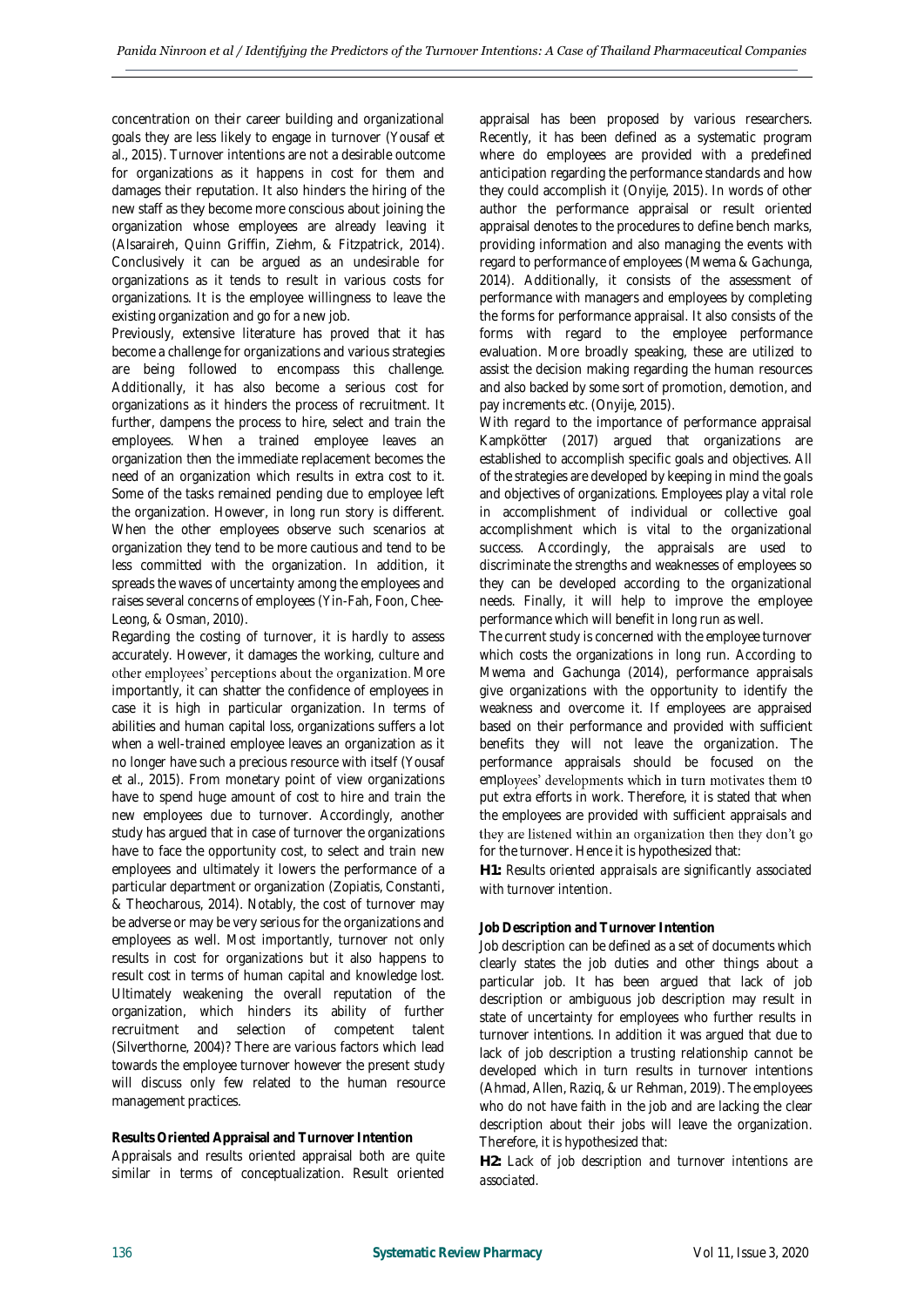**Internal Career Opportunity and Turnover Intention**

Career development is one of the most desirable goals of employees to be accomplished over their professional careers. In this regard it is necessary to remember that the employees who perceived or anticipate a career growth will be satisfied with the jobs and tend to be less oriented towards leaving the job. On the contrary if employees perceive that they cannot develop a good career at job they will think of leaving a current job that results in cost for an organization. Recently it has been argued that career development is assessed by shifting position from one department to other department (de Oliveira, Cavazotte, & Alan Dunzer, 2019; Maher, 2017). Internal career development is more specific, persistent, and for long run in comparison to career development. Sometimes, an individual cannot proceed further due to certain reasons which are known as motives, values and talents which are of personal nature (Chompookum & Brooklyn Derr, 2014; Islam et al., 2019). Therefore, it is stated that when an organization fails to provide the employees with the opportunity to grow and develop their selves while remaining within an organization; the employees tend to leave the organization. Hence it is hypothesized that:

*H3: Lack of internal career development is significantly associated with turnover.*

### **Training and Turnover Intention**

Training and development is one of the important components of HRM practices. It is defined as a procedure through which organizations provide their employees with relevant skills, abilities and enhance their knowledge with regard to their jobs (Nolan, 2012). In meantime, Manthi, Kilika, and Kimencu (2018) argued that it is the important human resource practice focused at the improvement of employee performance by providing them with the knowledge, skills and abilities such that can improve their overall productivity. These practices are also found to be associated with the turnover intentions (Chiaburu, Thundiyil, & Wang, 2014). Accordingly, training and development results in improved and enhanced knowledge of employees which do scale up their competence as well (Kulkarni, 2013).

It has been argued that training activities enhances the employee competence and they can perform their jobs well. The effective and efficient training program will enhance the employee productivity, reduces turnover and also enhances their satisfaction (Elliott, Murrell, Harper, Stephens, & Pellowe, 2011; Lei, Luo, Chui, & Lu, 2019; Lewis, 2019). Previously various studies have established an association between training and turnover. However, it is recognized that the findings are not consistent and still there is need to carry out research in this domain. It has been stated that the lack of training results in poor job performance which in turn lead towards the high turnover. Organizations which have widely recognized the training as an important aspect have managed to reduce their turnover and obtain high success rate. Whereas on the other hand some of the studies have also contended that the training influences the satisfaction and commitment (Qayyum, Ahmad, & Khan, 2012). More recently, a study has concluded that training provides the employees with competence which then serves as a tool to reduce the turnover (Imran & Tanveer, 2015).

*H4: Lack of training is significantly associated with turnover intention.*

Following figure 2 is showing the theoretical framework for the present study



#### **METHODOLOGY**

The purpose of the study is to determine the factors which do result in turnover intentions. Results oriented appraisals; job description, internal career opportunities and training are considered as factors which can predict the turnover intentions. The study is quantitative and descriptive therefore, the questionnaire has been used to collect data.

Population of the study is the pharmaceutical company's representatives in Thailand. It is selected as it is challenged with the high turnover. Due to unavailability of sampling frame the research study followed a non-probability sampling technique. The study has used the convenience sampling technique to collect data.

The data were collected by using the questionnaires. Which composed of two sections as follows; demography and measuring instruments? Demography consisted upon the questions related to personal profile of individuals whereas the measure consisted of the questions related to the constructs. All the measures were adapted from the previous studies. Results oriented appraisals; job description, internal career opportunity and training were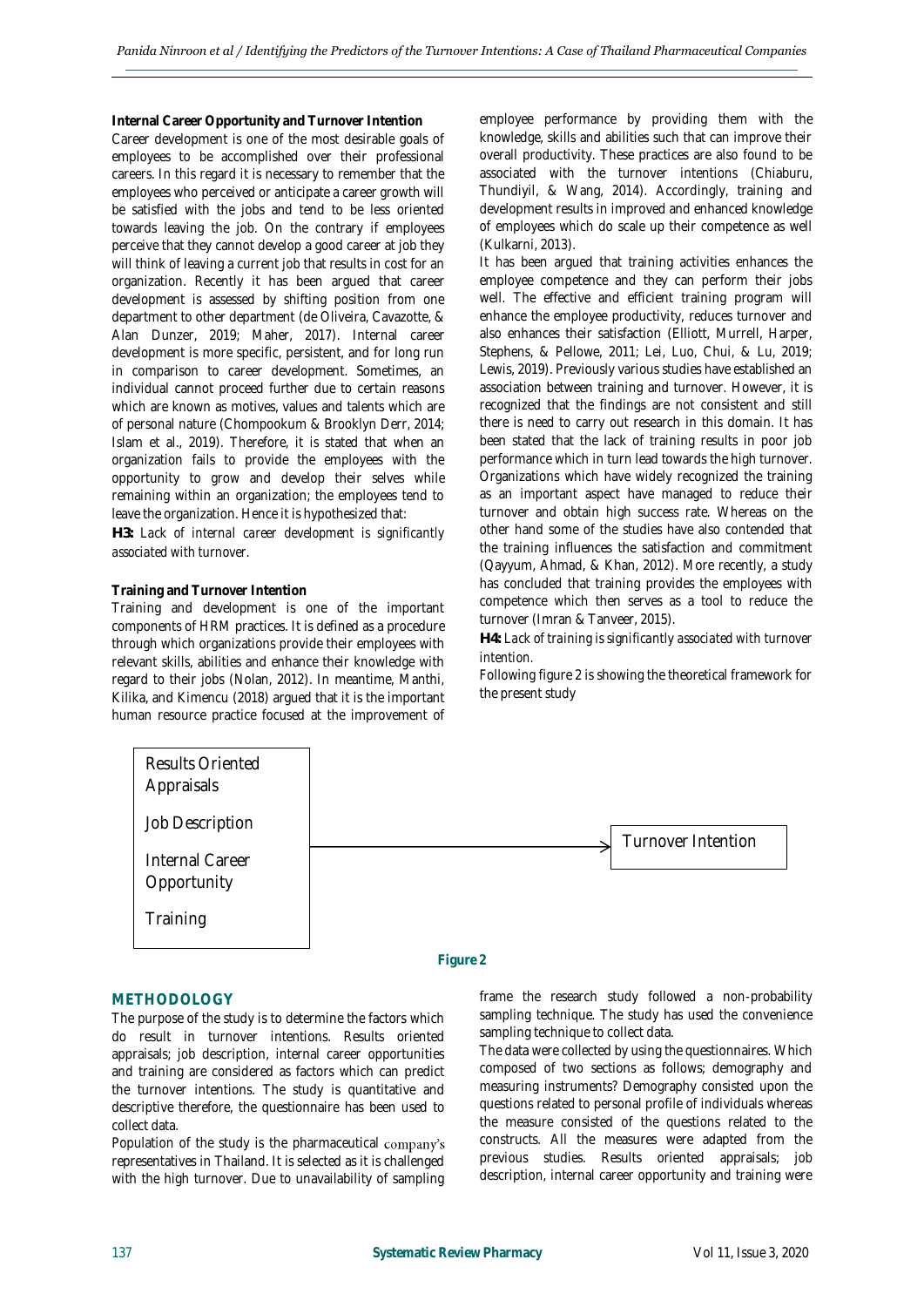measured by using 4 items each (Delery & Doty, 1996). Turnover intentions were measured by using 6 items.

500 questionnaires were distributed to the medical representatives. After one week questionnaires were recollected from them. A total of 350 questionnaires were collected and only 300 questionnaires were used for data analysis. PLS-SEM has been used for data analysis. It is preferred as it is non-parametric approach and used to hypothesis testing.

## **RESULTS**

| TABLE 1. Confirmatory Factor Analysis |                  |          |       |       |            |
|---------------------------------------|------------------|----------|-------|-------|------------|
| Constructs                            | Items            | Loadings | Alpha | CR.   | <b>AVE</b> |
| Internal Career Opportunity           | ICP1             | 0.8      | 0.767 | 0.865 | 0.682      |
|                                       | ICP <sub>2</sub> | 0.868    |       |       |            |
|                                       | ICP <sub>3</sub> | 0.808    |       |       |            |
| Job Description                       | JD1              | 0.879    | 0.807 | 0.887 | 0.725      |
|                                       | JD <sub>2</sub>  | 0.918    |       |       |            |
|                                       | JD3              | 0.747    |       |       |            |
| Results Oriented Appraisals           | ROA1             | 0.757    | 0.763 | 0.864 | 0.681      |
|                                       | ROA <sub>2</sub> | 0.846    |       |       |            |
|                                       | ROA3             | 0.868    |       |       |            |
| Turnover Intentions                   | T11              | 0.928    | 0.878 | 0.925 | 0.804      |
|                                       | T <sub>12</sub>  | 0.866    |       |       |            |
|                                       | TI3              | 0.895    |       |       |            |
| Training                              | Tr.1             | 0.882    | 0.89  | 0.924 | 0.753      |
|                                       | Tr.2             | 0.805    |       |       |            |
|                                       | Tr.3             | 0.903    |       |       |            |
|                                       | Tr.4             | 0.879    |       |       |            |

Table depicts the values for confirmatory factor analysis which is conducted to assess the measurement model of the present study. It is performed to confirm the convergent and discriminant validity.

Table 1 shows the values for the convergent validity. As per the table all the values for the alpha for the variables namely; Internal career opportunity, job description, results oriented appraisals, turnover intentions, and training are 0.767, 0.807, 0.763, 0.878 and 0.890 respectively. This affirms that the scale is reliable. Furthermore, table 1 is showing the values for the factor loadings for the items. As per the criterion the values for the factor loadings should be greater than 0.4. As per the findings the factor loadings of all the items are meeting the criterion therefore, there is no issue with the loadings.

Furthermore, it is also showing the values for composite reliability. As per the standard the value of CR should be greater than 0.8. As per the findings reported in table 1 all the values of CR for the variables namely; internal career opportunity, job description, results oriented appraisals, turnover intentions, and training are 0.865, 0.887, 0.864, 0.925 and 0.924 respectively. However, the findings also reported the values for AVE. The values of the average variance extract for the variables namely; internal career opportunity, job description, results oriented appraisals, turnover intentions, and training are 0.682, 0.752, 0.681, 0.804, and 0.753 respectively. All the standards are met which affirms the convergent validity.

## **Discriminant Validity**

| TABLE 2. FOMMEIL& LANCKERS UNTERTION |            |       |            |       |       |  |
|--------------------------------------|------------|-------|------------|-------|-------|--|
|                                      | <b>ICP</b> | JD    | <b>ROA</b> |       | Tr.   |  |
| <b>ICP</b>                           | 0.826      |       |            |       |       |  |
| JD                                   | 0.516      | 0.851 |            |       |       |  |
| <b>ROA</b>                           | 0.441      | 0.509 | 0.825      |       |       |  |
| ΤI                                   | 0.166      | 0.278 | 0.293      | 0.897 |       |  |
| Tr.                                  | 0.553      | 0.559 | 0.441      | 0.279 | 0.868 |  |

**TABLE 2.** Fornell & Larckers Criterion

Table 2 is showing the values for the discriminant validity. According to the Fornell & Larckers criterion the values for the AVE square root should be greater than its correlation with the other variables. As per the table 2 all the values of AVE square root are greater than the correlations with other variables. Hence discriminant validity is established.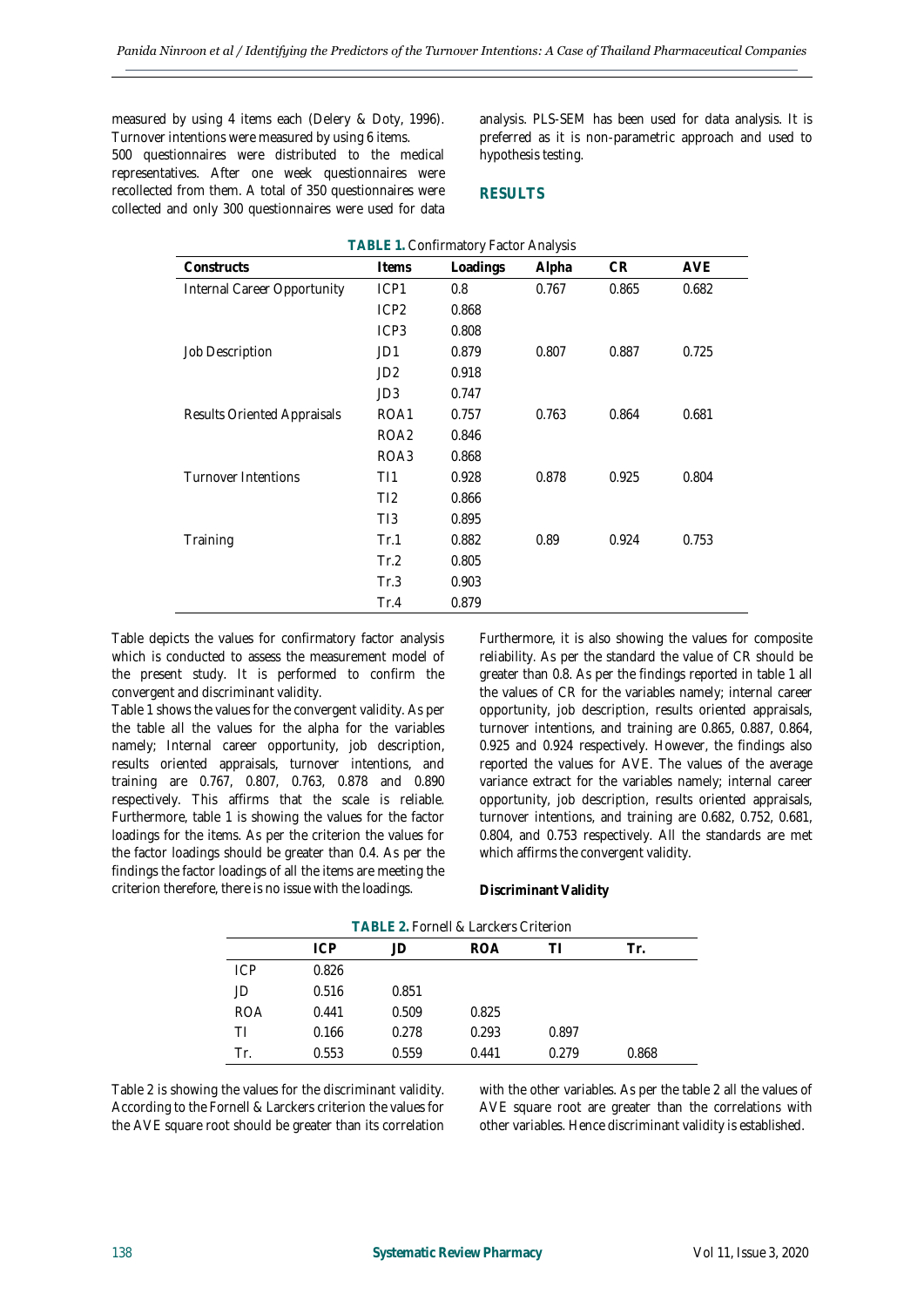| <b>TABLE 3. Cross Loadings</b> |            |       |            |       |       |  |
|--------------------------------|------------|-------|------------|-------|-------|--|
|                                | <b>ICP</b> | JD    | <b>ROA</b> | ΤI    | Tr.   |  |
| ICP1                           | 0.8        | 0.514 | 0.364      | 0.151 | 0.541 |  |
| ICP <sub>2</sub>               | 0.868      | 0.344 | 0.343      | 0.123 | 0.408 |  |
| ICP <sub>3</sub>               | 0.808      | 0.398 | 0.381      | 0.132 | 0.401 |  |
| JD1                            | 0.453      | 0.879 | 0.403      | 0.231 | 0.491 |  |
| JD <sub>2</sub>                | 0.419      | 0.918 | 0.425      | 0.271 | 0.503 |  |
| JD <sub>3</sub>                | 0.46       | 0.747 | 0.486      | 0.202 | 0.434 |  |
| ROA1                           | 0.356      | 0.41  | 0.757      | 0.233 | 0.315 |  |
| ROA <sub>2</sub>               | 0.338      | 0.395 | 0.846      | 0.233 | 0.407 |  |
| ROA3                           | 0.396      | 0.451 | 0.868      | 0.259 | 0.368 |  |
| T11                            | 0.161      | 0.237 | 0.298      | 0.928 | 0.255 |  |
| TI2                            | 0.111      | 0.252 | 0.227      | 0.866 | 0.245 |  |
| TI3                            | 0.172      | 0.26  | 0.262      | 0.895 | 0.251 |  |
| Tr.1                           | 0.493      | 0.445 | 0.362      | 0.236 | 0.882 |  |
| Tr.2                           | 0.428      | 0.534 | 0.396      | 0.266 | 0.805 |  |
| Tr.3                           | 0.487      | 0.474 | 0.375      | 0.222 | 0.903 |  |
| Tr.4                           | 0.511      | 0.475 | 0.389      | 0.236 | 0.879 |  |

Table 3 is showing the values for the cross loadings. As per the standard the items should be heavily loaded on the variable and all other values should be less. Table 3 is meeting the criterion. Therefore, it further strengthen the discriminant validity.

| TABLE 4. HTMT |            |       |            |       |     |  |
|---------------|------------|-------|------------|-------|-----|--|
|               | <b>ICP</b> | JD    | <b>ROA</b> |       | Tr. |  |
| ICP           |            |       |            |       |     |  |
| JD            | 0.652      |       |            |       |     |  |
| <b>ROA</b>    | 0.573      | 0.657 |            |       |     |  |
| ΤI            | 0.199      | 0.329 | 0.357      |       |     |  |
| Tr.           | 0.659      | 0.656 | 0.533      | 0.313 |     |  |

HTMT stands for heterotrait-monotrait correlation ration. As per the standard the values of HTMT should be less than 0.85. However as the discriminant validity of SC and EP is greater than 0.85, therefore the study has followed the more liberal criterion which is 0.90. All the HTMT values are less than 0.90. Hence discriminant validity is established.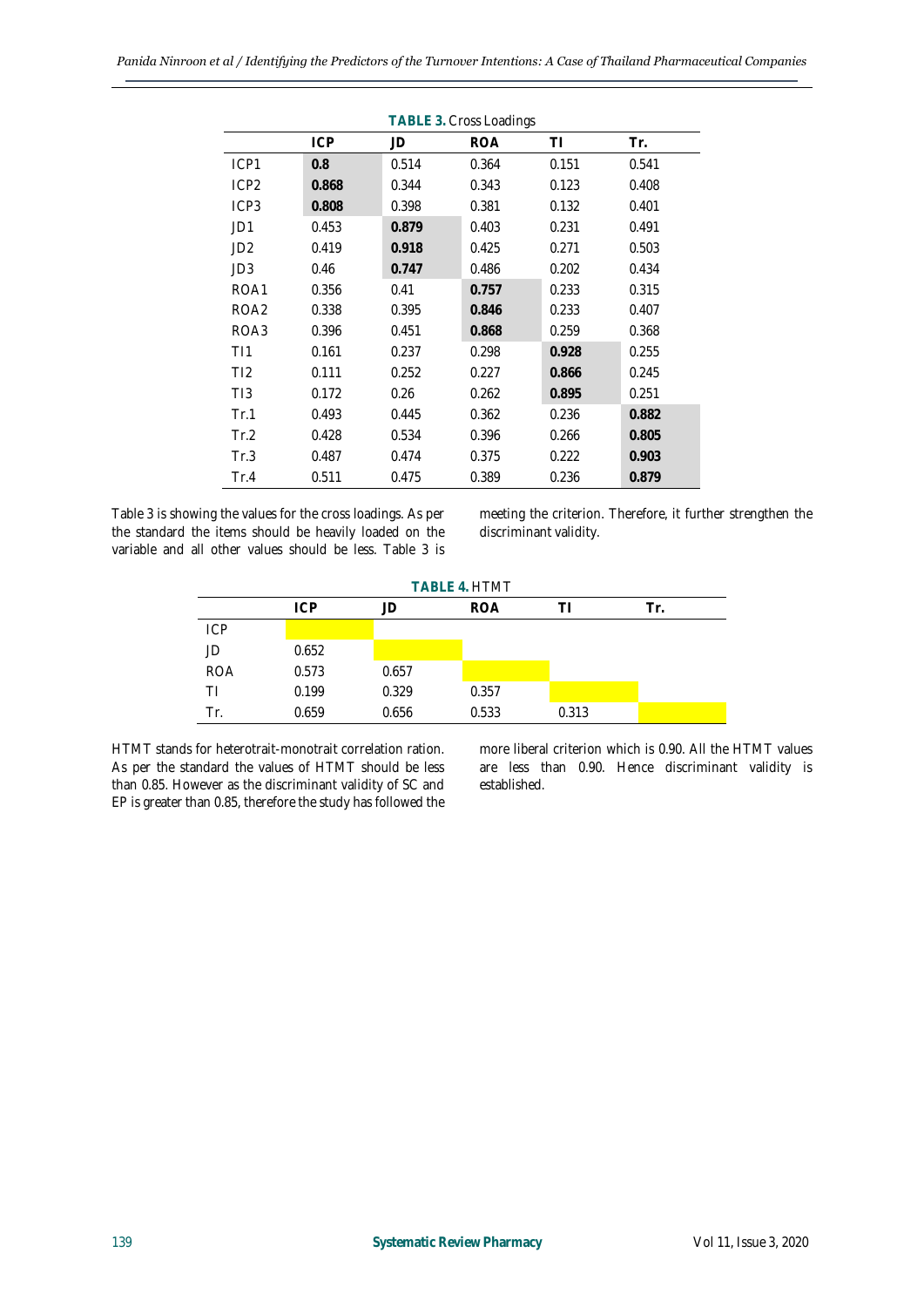

**Structural Equation Modeling**

|                      |          | TABLE 5 |         |         |
|----------------------|----------|---------|---------|---------|
|                      | Beta     | SD      | t value | p value |
| $ICP \rightarrow TI$ | $-0.075$ | 0.047   | 1.61    | 0.054   |
| $ID \rightarrow TI$  | 0.129    | 0.05    | 2.579   | 0.005   |
| $ROA \rightarrow TI$ | 0.188    | 0.04    | 4.681   | p<0.05  |
| $Tr. \rightarrow TI$ | 0.166    | 0.05    | 3.32    | p<0.05  |

Table 5 shows the results of the PLS-SEM. As per the results, internal career opportunity found to be negatively associated with the turnover intentions. The relationship is valued at -0.075 which means that when the employees perceive that they will have development opportunities within the organization they won't leave the organization. However, the results are contrary to the hypothesis which states that lack of career opportunity will bring about the turnover within an organization. Therefore, the hypothesis is rejected. Going on further the results showed a positive association between job description and turnover intentions. The results are supportive to the hypothesis. It was hypothesized that the employees who perceive that their job description is not clear will surely leave the organizations. It means that whenever the employees are assigned with the duties which are not mentioned in their job description or they feel it unclear they will look forward for the new job. Statistically means that 1% change in job

description will bring about 13% change in turnover intentions.

Similarly, the results are showing a positive association between lack of results oriented appraisals and turnover intentions. The association is valued at 0.188. It affirms that when the employees don't get the desired reward or when their efforts are not appraised within organizations they will be less motivated and tend to look forward for another job. The results are in line with the hypothesis therefore, hypothesis is accepted. In addition, it is stronger predictor of turnover intentions as a slight change in results oriented appraisals will bring about 18% change in turnover intentions. Finally, the results are showing a positive association between training and turnover intentions. The association is significant and positive. It means that when the employees are not provided with the training they are not able to upgrade their KSAs which dampen their morale as they are also not able to do their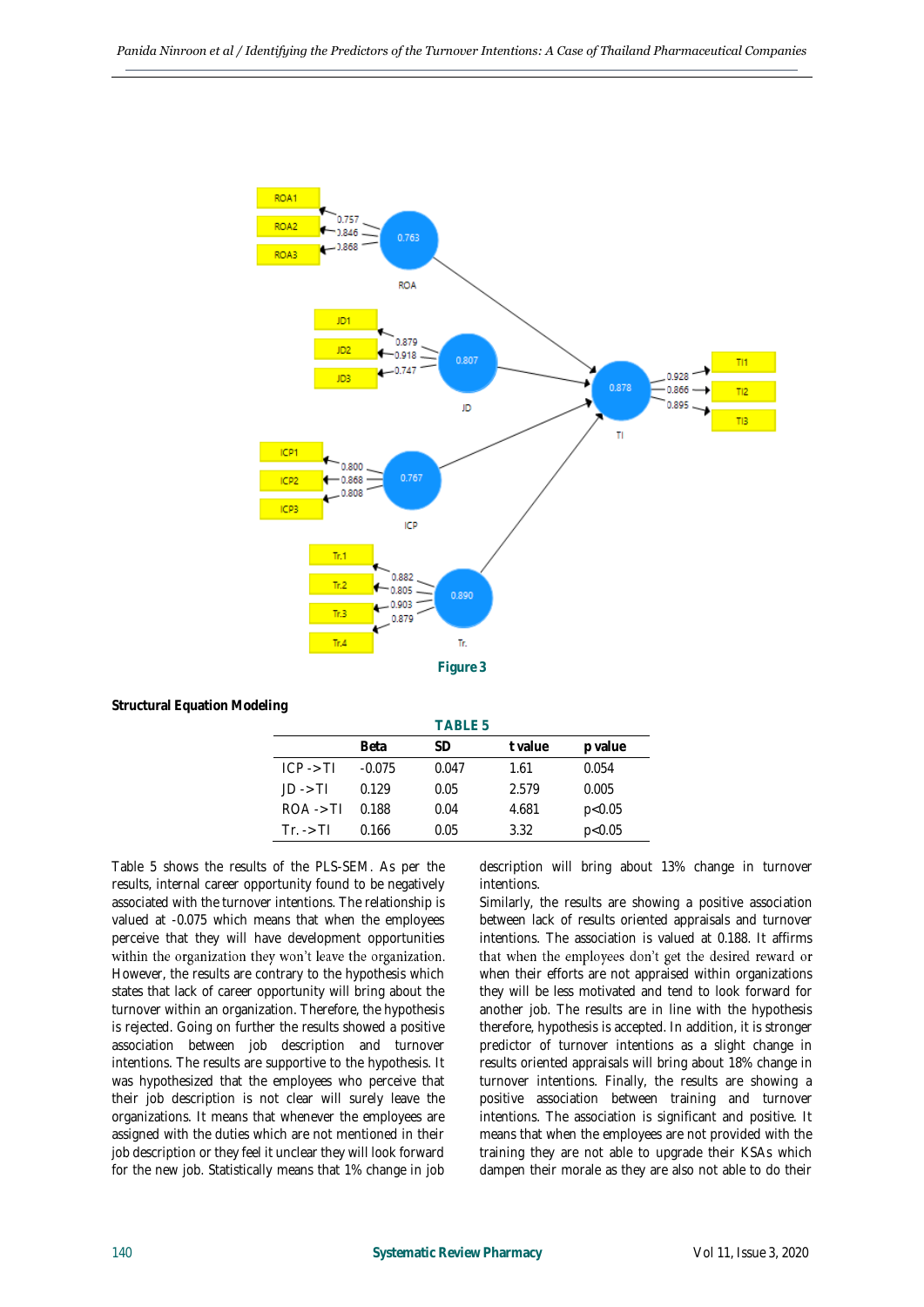jobs appropriately. Therefore, the lack of training lead employee towards the turnover intentions and statistically, a slight change in training will bring about 16% changes in turnover intentions.



#### **DISCUSSION**

The study attempted to explore the factors which do determine or contribute towards the employee turnover intentions. For this purpose data were collected from employees. PLS-SEM used for data analysis. The study hypothesized that lack of internal career opportunities will significantly contribute towards the turnover. The results of the study were also supportive of the hypothesis which means that when the employees do not find that they are growing in their career in future they will be looking forward for the new jobs. However, the study was not in line with the hypothesis, therefore it is rejected. In addition, study also hypothesized that lack of job description will result in turnover intentions. When the employees are not provided with the appropriate and clear job description they will no longer remain with the organization. The results of the study are also in line with the study hypothesis therefore, it is accepted.

Similarly, the study also hypothesized that when the employees are not provided with results oriented appraisals they will not be satisfied with the organization and will leave the organization. It is worthy to mention that the study results are also in line with the study hypothesis therefore, it is also accepted. Finally, the study hypothesized that when the employees are not provided

with the training they will be less motivated to remain in the job. It asserts that employees' turnover intentions are high in absence of training. The results of the study are in line with the hypothesis therefore, it is also accepted. Conclusively, when the organizations are not providing the employees with the appropriate training, their job description is ambiguous and do not clearly states the roles of job, they are not provided with appreciations and appraisals they will tend to be demotivated and leave the organization.

#### **CONCLUSION**

The study has accomplished all of its objectives and it is concluded that organizations need to pay attention on the employees working in the pharmaceutical companies. It is necessary to pay attention if the organizations want to reduce their costs and be competitive. Further, it is also recommended that the factors identified in this study should be considered vital for the improvement of the organizational culture. More precisely speaking, the organizations must provide career development opportunities to their employees so they can also groom themselves after years of efforts. The employees must be provided with some sort of appreciations that will serve as a booster for their intent to remain in the organization. All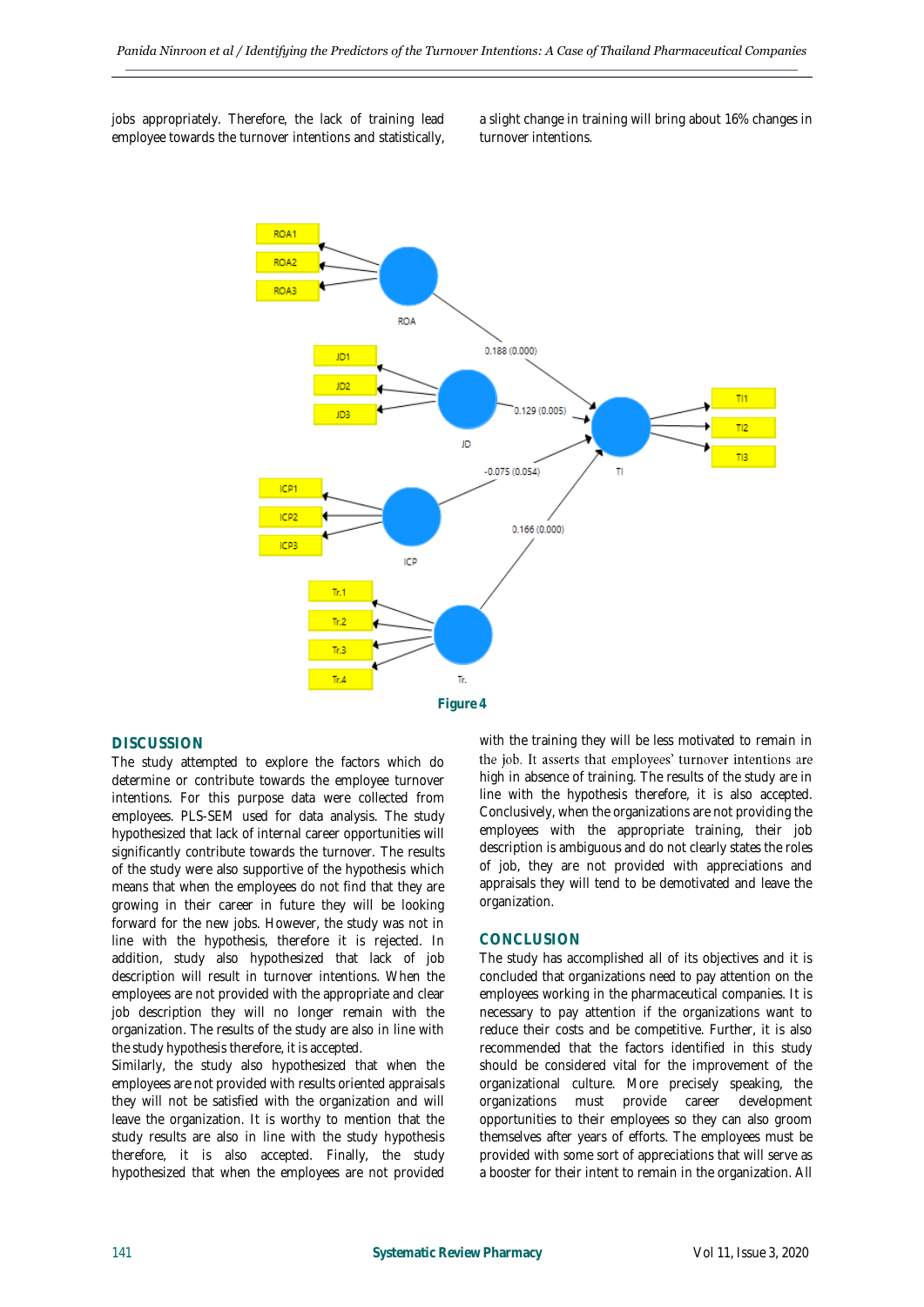of this is very vital to accomplish the competitiveness, retain human capital and reduce the costs incurred due to the turnover of employees.

## **Limitations and Future Directions**

The study has answered all the questions. However, there are few limitations which can be addressed in future studies. First of all the study did not explain the mechanism through which practices results in turnover intentions. So, the future studies may consider some kind of mediator in order to get the valuable results such job stress (haider et al., 2018). In addition the future studies may consider various jobs to do a comparative study. The present study is cross sectional which limits its ability to explain the change in behavior, thus it is suggested a longitudinal research design should be formed to observe the change in behaviors.

## **REFERNCES**

- 1. Ahmad, M., Allen, M. M., Raziq, M. M., & ur Rehman, W. (2019). Converging HRM practices? A comparison of high performance work system practices in MNC subsidiaries and domestic firms in Pakistan. *Employee Relations: The International Journal*.
- 2. Alsaraireh, F., Quinn Griffin, M. T., Ziehm, S. R., & Fitzpatrick, J. J. (2014). Job satisfaction and turnover intention among J ordanian nurses in psychiatric units. *International journal of mental health nursing, 23*(5), 460-467.
- 3. Avey, J. B., Luthans, F., & Jensen, S. M. (2009). Psychological capital: A positive resource for combating employee stress and turnover. *Human Resource Management, 48*(5), 677-693.
- 4. Chen, G., Ployhart, R. E., Thomas, H. C., Anderson, N., & Bliese, P. D. (2011). The power of momentum: A new model of dynamic relationships between job satisfaction change and turnover intentions. *Academy of management journal, 54*(1), 159-181.
- 5. Chiaburu, D. S., Thundiyil, T., & Wang, J. (2014). Alienation and its correlates: A meta-analysis. *European Management Journal, 32*(1), 24-36.
- 6. Chimthai, P. (2009). *Organizational culture, organizational commitment and employee's performance effectiveness in Government Pharmaceutical Organization* Srinakharinwirot University, Thailand. Thailand.
- 7. Chompookum, D., & Brooklyn Derr, C. (2014). The effects of internal career orientations on organizational citizenship behavior in Thailand. *Career Development International, 9*(4), 406-423.
- 8. de Oliveira, L. B., Cavazotte, F., & Alan Dunzer, R. (2019). The interactive effects of organizational and leadership career management support on job satisfaction and turnover intention. *The International Journal of Human Resource Management, 30*(10), 1583-1603.
- 9. Delery, J. E., & Doty, D. H. (1996). Modes of theorizing in strategic human resource management:

Tests of universalistic, contingency, and configurational performance predictions. *Academy of management journal, 39*(4), 802-835.

- 10. Dhotre, A. (2010). Attrition in pharmaceutical industry: Human resource management's role and strategy. *International Research Journal, 1*(11), 87- 89.
- 11. Elliott, S., Murrell, K., Harper, P., Stephens, T., & Pellowe, C. (2011). A comprehensive systematic review of the use of simulation in the continuing education and training of qualified medical, nursing and midwifery staff. *JBI Database of Systematic Reviews and Implementation Reports, 9*(17), 538-587.
- 12. Haider, S., Nisar, Q. A., Baig, F., & Azeem, M. (2018). Dark Side of Leadership: Employees' Job Stress & Deviant Behaviors in Pharmaceutical Industry. *International Journal of Pharmaceutical Research & Allied Sciences, 7*(2).
- 13. Imran, M., & Tanveer, A. (2015). Impact of training & development on employees' performance in banks of pakistan. *European journal of training and development studies, 3*(1), 22-44.
- 14. Islam, N., Rumman, M., Nower, N., Rahman, M., Niaz, S. K., & Afrin, S. (2019). The Measurement of Employee Turnover Intentions in Telecom Industry of Bangladesh. *Prof. Dr. Nazrul Islam, Meshkatozzaman Rumman, Nowshin Nower, Md. Nafizur Rahman, Shadman Kabir Niaz, & Dr. Sharmina Afrin.(2019). The Measurement of Employee Turnover Intentions in Telecom Industry of Bangladesh. Journal of Business Management and Economics, 7*(06), 01-07.
- 15. Jermsittiparsert, K., Namdej, P., & Siriattakul, P. (2019). Antecedents of Turnover Intention with Mediation Role of Overall Satisfaction: Thailand Rubber Industry. *International Journal of Psychosocial Rehabilitation, 23*(4), 822-836.
- 16. Kampkötter, P. (2017). Performance appraisals and job satisfaction. *The International Journal of Human Resource Management, 28*(5), 750-774.
- 17. Kulkarni, P. P. (2013). A literature review on training & development and quality of work life. *Researchers World, 4*(2), 136.
- 18. Lei, J., Luo, M., Chui, E., & Lu, W. (2019). Whether Professional Training Matters: Attitudinal Antecedents to the Turnover Intentions of Social Workers in Guangzhou, China. *Journal of Social Service Research, 45*(3), 444-454.
- 19. Lewis, S. (2019). *A Quantitative Explanatory Examination of Job Training, Job Satisfaction, and Turnover Intentions among US Retail Grocery Employees.* Capella University.
- 20. Maher, C. (2017). Understanding the impact of organisational culture on managers' internal career needs *Exploring the Influence of Personal Values and Cultures in the Workplace* (pp. 265-285): IGI Global.
- 21. Manthi, K. A., Kilika, J. M., & Kimencu, L. (2018). How Do Human Resource Management Practices